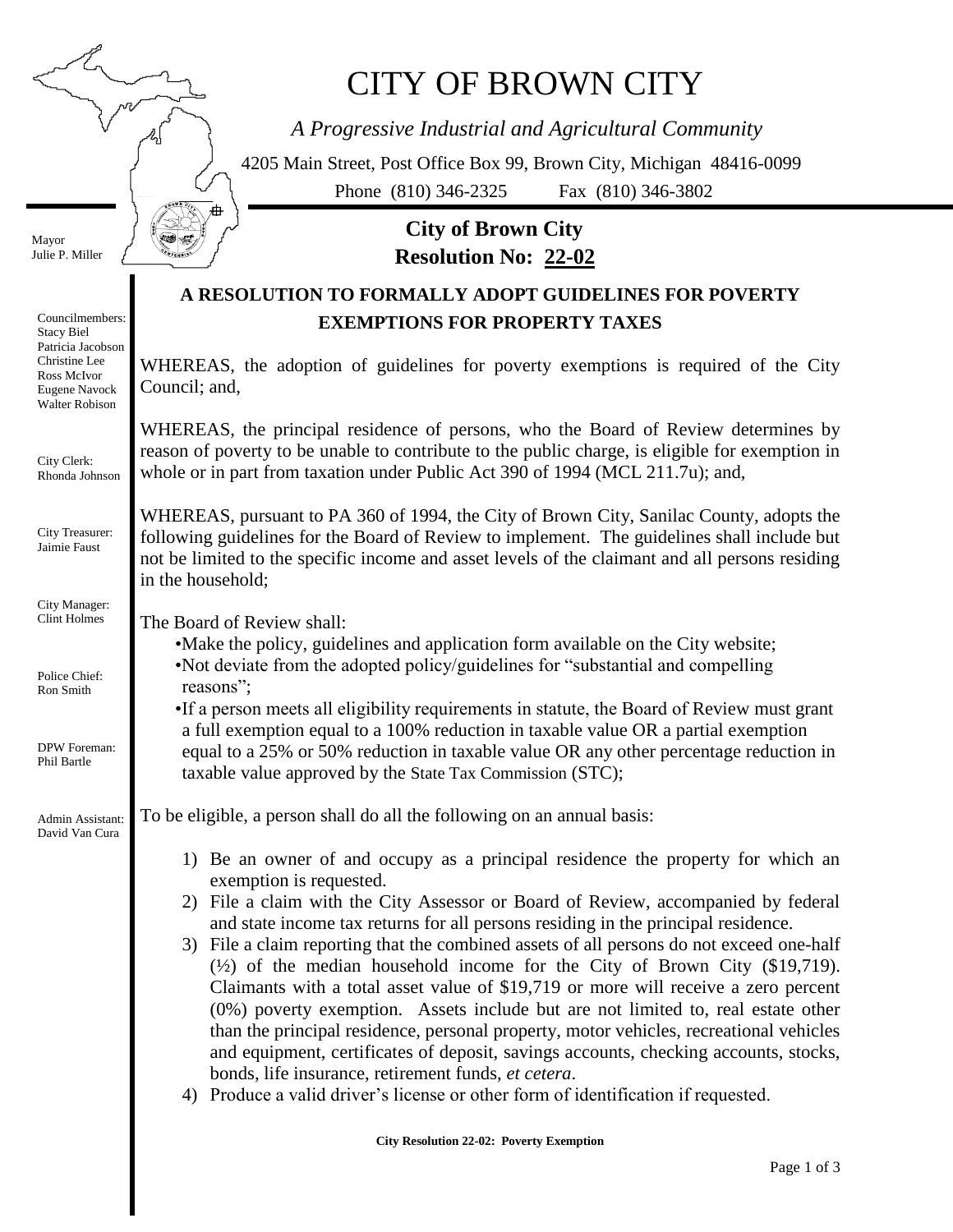- 5) Produce, if requested, a deed, land contract, or other evidence of ownership of the property for which an exemption is requested.
- 6) Meet the federal poverty income guidelines as defined and determine annually by the United States Department of Health and Human Services or alternative guidelines adopted by the governing body providing that the alternative guidelines do not provide eligibility requirements less than the federal guidelines.
- 7) The application for an exemption shall be filed after January 1, but one day prior to the last day of Board of Review. The filing of this claim constitutes an appearance before the Board of Review for the purpose of preserving the right of appeal to the Michigan Tax Tribunal.

The following are the federal poverty income guidelines which are updated annually by the United States Department of Health and Human Services. The annual allowable income includes income of all persons residing in the principal residence:

#### **NOTE: The poverty guideline figures below are NOT the figures the Census Bureau uses to calculate the number of poor persons.**

| Persons in<br>family/household                                                                  | <b>Poverty guideline</b> |  |
|-------------------------------------------------------------------------------------------------|--------------------------|--|
| 1                                                                                               | \$12,880                 |  |
| 2                                                                                               | \$17,420                 |  |
| 3                                                                                               | \$21,960                 |  |
| 4                                                                                               | \$26,500                 |  |
| 5                                                                                               | \$31,040                 |  |
| 6                                                                                               | \$35,580                 |  |
| 7                                                                                               | \$40,120                 |  |
| 8                                                                                               | \$44,660                 |  |
| For families/households with more than 8<br>persons, add \$4,540 for each additional<br>person. |                          |  |

### **2022 POVERTY GUIDELINES FOR THE 48 CONTIGUOUS STATES AND THE DISTRICT OF COLUMBIA**

#### **NOW, THEREFORE BE IT RESOLVED, that the Board of Review shall follow the above stated policy and federal guidelines in granting or denying an exemption.**

The foregoing Resolution was offered on January 10, 2022, by Councilmember Christine Lee, and seconded by Councilmember Stacy Biel. There followed a Roll Call Vote with five (5) Councilmembers present:

CM Biel-yes, CM Jacobson- yes, CM Lee-yes, CM McIvor-absent, CM Navock-yes, CM Robison-yes.

| Yeas: | Abstaining: $\sqrt{0}$ |  |
|-------|------------------------|--|
| Nays: | Absent:                |  |

A QUORUM BEING PRESENT – MOTION DECLARED CARRIED.

I, Rhonda Johnson, City Clerk of the City of Brown City, hereby certify that the foregoing is a true and complete copy of a resolution adopted by the City Council of the government of the City of Brown City, County of Sanilac, State of Michigan at a regular meeting held on January 10, 2022, and that said meeting was